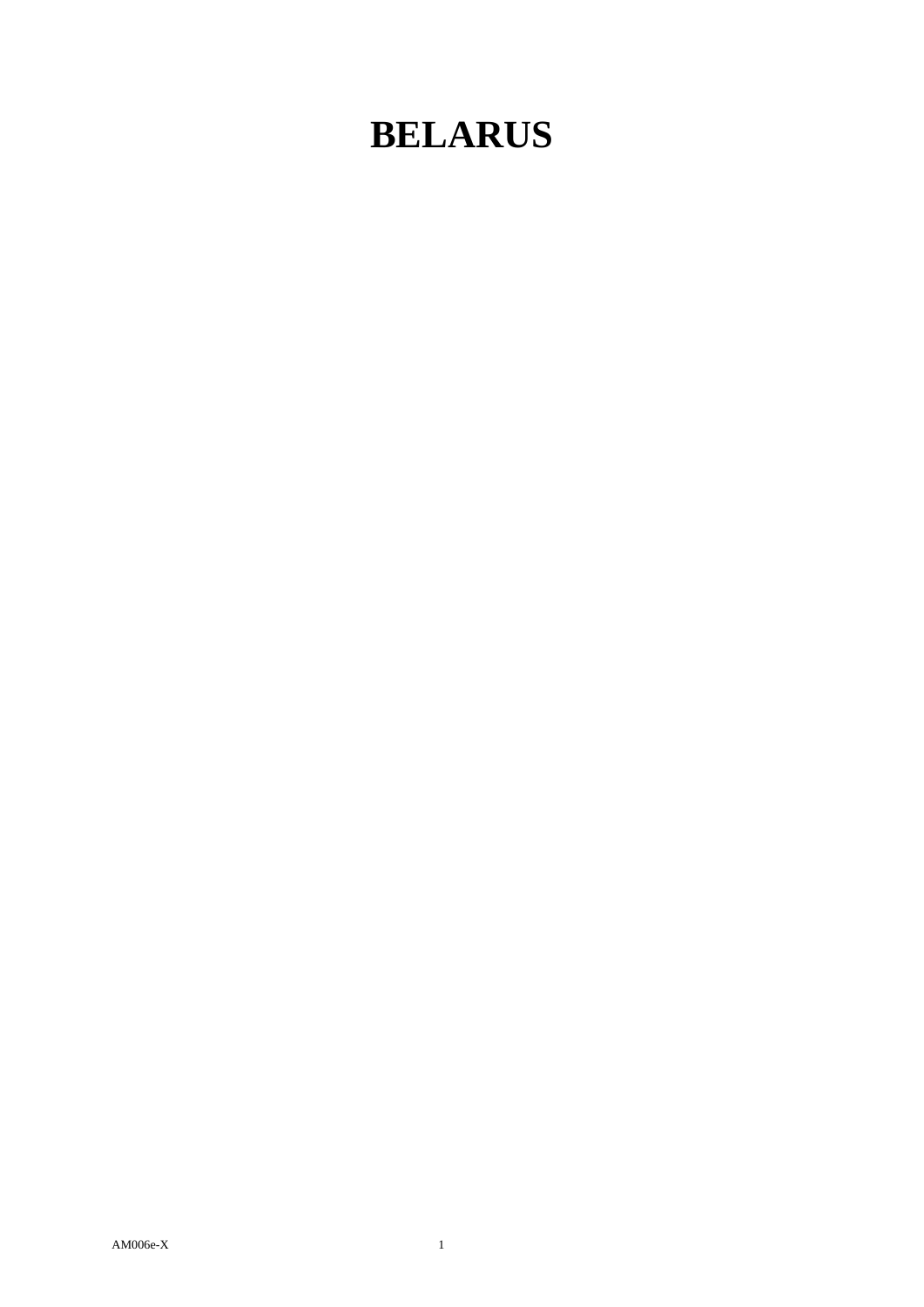## **Written statement by the EBRD Governor for Belarus, D.N. Krutoy, Deputy Head, Belarus Presidential Administration**

Madam Chair Governors and delegates Ladies and gentlemen

For the citizens of all the world's countries, 2020 has been an incredibly testing time. The developing countries, which have limited resources and are struggling with external economic shocks, have been faced with unprecedented challenges. Despite substantial State support for people and businesses, the majority of developing countries are experiencing huge difficulties in building back their economies after the pandemic, against a background of weak economic activity and accumulated socioeconomic problems.

The Covid-19 pandemic can only be defeated by overcoming its effects everywhere.

The international financial institutions are playing a vital role in these circumstances to help developing countries build back their economies. We believe this is in the interests of the entire global community.

Belarus has been no exception, and has experienced all the negative consequences of the spread of Covid-19.

An absolute priority for Belarus has been the protection of its people's lives and health. We have therefore taken measures to provide social protection for the most vulnerable parts of society.

As part of minimising the pandemic's negative impact on the country's socioeconomic development, the Government of Belarus has directed resources towards enhancing the resilience of those in the economy who are most susceptible to the adverse effects of the epidemiological situation, as well as towards ensuring macroeconomic and financial stability, and creating the conditions for restoring economic growth.

The pandemic has not been the only factor to affect the country's socioeconomic development in 2020. The situation in Belarus is also being shaped by the results of the presidential election of 9 August 2020 and the events that have followed. Belarus trusts that all its international partners will be discerning and even-handed, will refrain from coming to hasty judgements and conclusions, and will not exacerbate divisions within Belarusian society or further destabilise the situation. After all, the maintenance of a country's statehood, sovereignty and independence is at stake. Belarus is counting on bona fide support from all its partners at this complex and demanding juncture for our country.

For Belarus, the support of its international partners in these circumstances, particularly the European Bank for Reconstruction and Development, is important for minimising the adverse effects of the spread of the coronavirus, and for restoring the economy.

The EBRD has repeatedly demonstrated an ability to work internationally in difficult circumstances and to achieve impressive results.